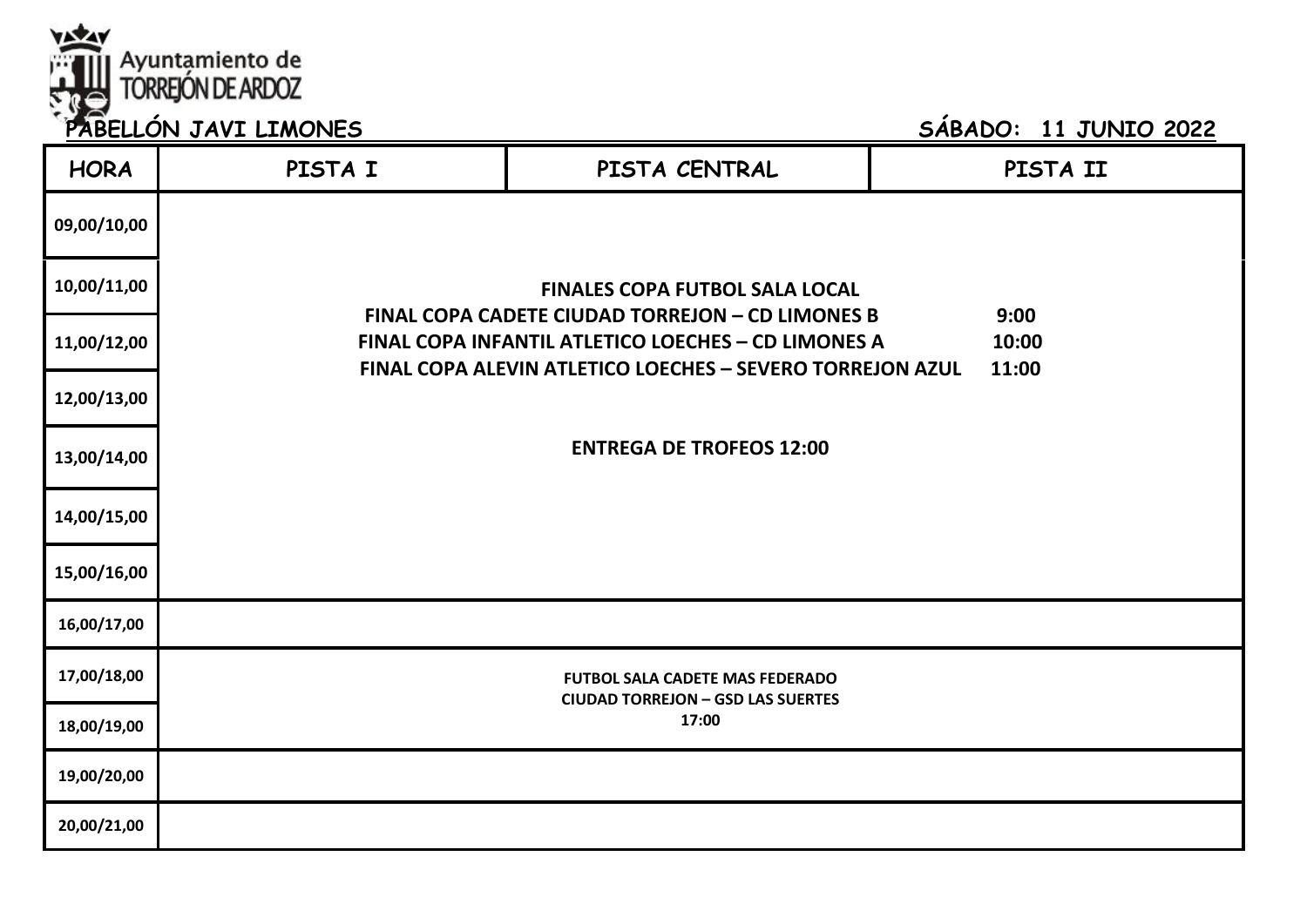

### **PABELLÓN JAVI LIMONES DOMINGO: 12 JUNIO 2022**

| <b>HORA</b> | PISTA 1 | PISTA CENTRAL                                                                                                      | PISTA 2        |
|-------------|---------|--------------------------------------------------------------------------------------------------------------------|----------------|
| 09,00/10,00 |         |                                                                                                                    |                |
| 10,00/11,00 |         | <b>FINALES COPA FUTBOL SALA LOCAL</b><br>FINAL COPA JUVENIL SCHALKETEMETO - SEVERO TORREJON<br>9:00                |                |
| 11,00/12,00 |         | FINAL COPA BENJAMIN CIUDAD TORREJON A - TORREJON JUNCAL<br>FINAL COPA SENIOR PUB GALEON FLYNET - JP DISTRIBUCIONES | 10:00<br>11:00 |
| 12,00/13,00 |         |                                                                                                                    |                |
| 13,00/14,00 |         | <b>ENTREGA DE TROFEOS 12:00</b>                                                                                    |                |
| 14,00/15,00 |         |                                                                                                                    |                |
| 15,00/16,00 |         |                                                                                                                    |                |
| 16,00/17,00 |         |                                                                                                                    |                |
| 17,00/18,00 |         |                                                                                                                    |                |
| 18,00/19,00 |         |                                                                                                                    |                |
| 19,00/20,00 |         |                                                                                                                    |                |
| 20,00/21,00 |         |                                                                                                                    |                |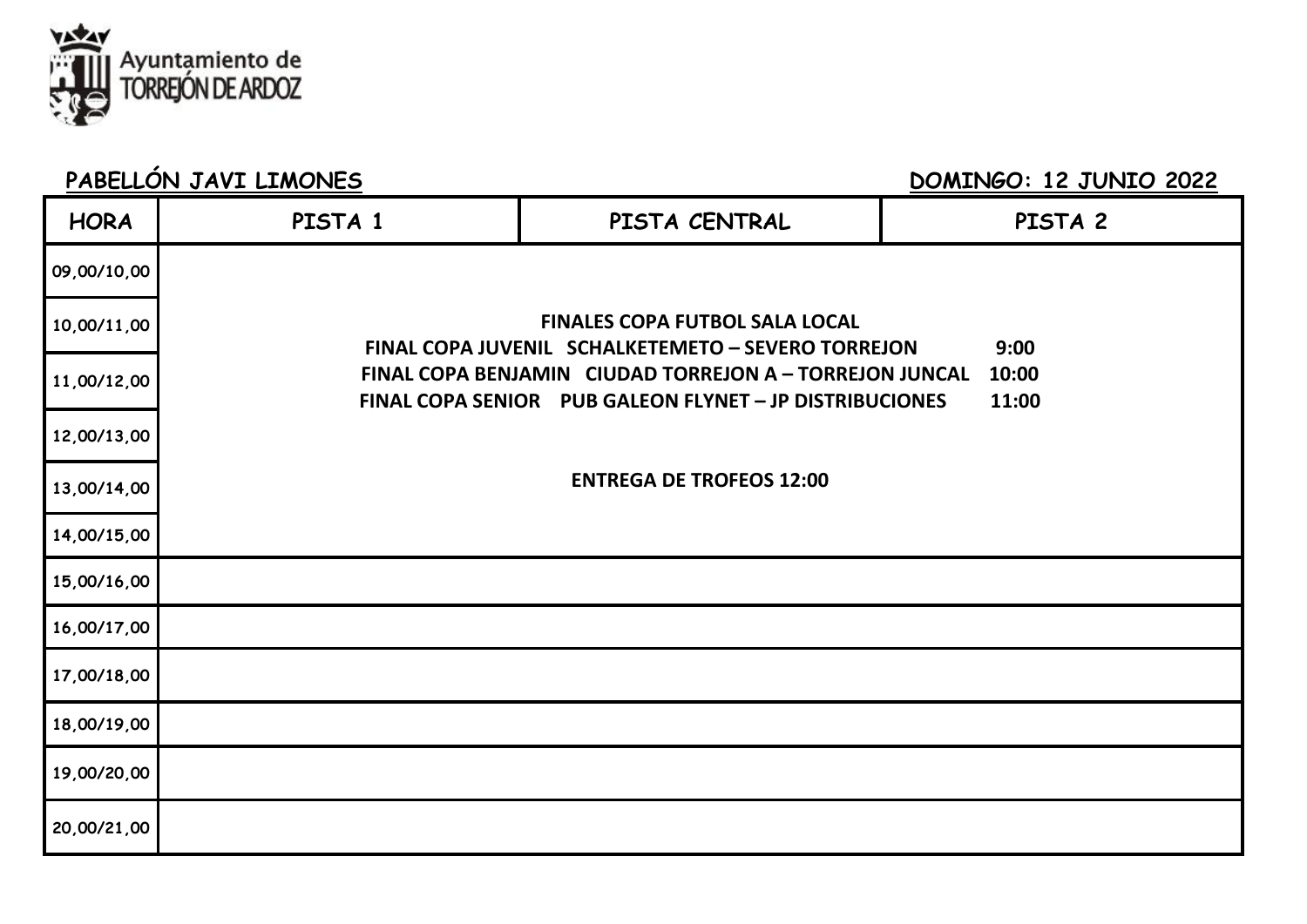

### **PABELLÓN NURIA FERNÁNDEZ** SÁBADO: 11 JUNIO 2022

| <b>HORA</b> | PISTA - 1 | PISTA - 2 | PISTA - 3 |
|-------------|-----------|-----------|-----------|
| 09,00/10,00 |           |           |           |
| 10,00/11,00 |           |           |           |
| 11,00/12,00 |           |           |           |
| 12,00/13,00 |           |           |           |
| 13,00/14,00 |           |           |           |
| 14,00/15,00 |           |           |           |
| 15,00/16,00 |           |           |           |
| 16,00/17,00 |           |           |           |
| 17,00/18,00 |           |           |           |
| 18,00/19,00 |           |           |           |
| 19,00/20,00 |           |           |           |
| 20,00/21,00 |           |           |           |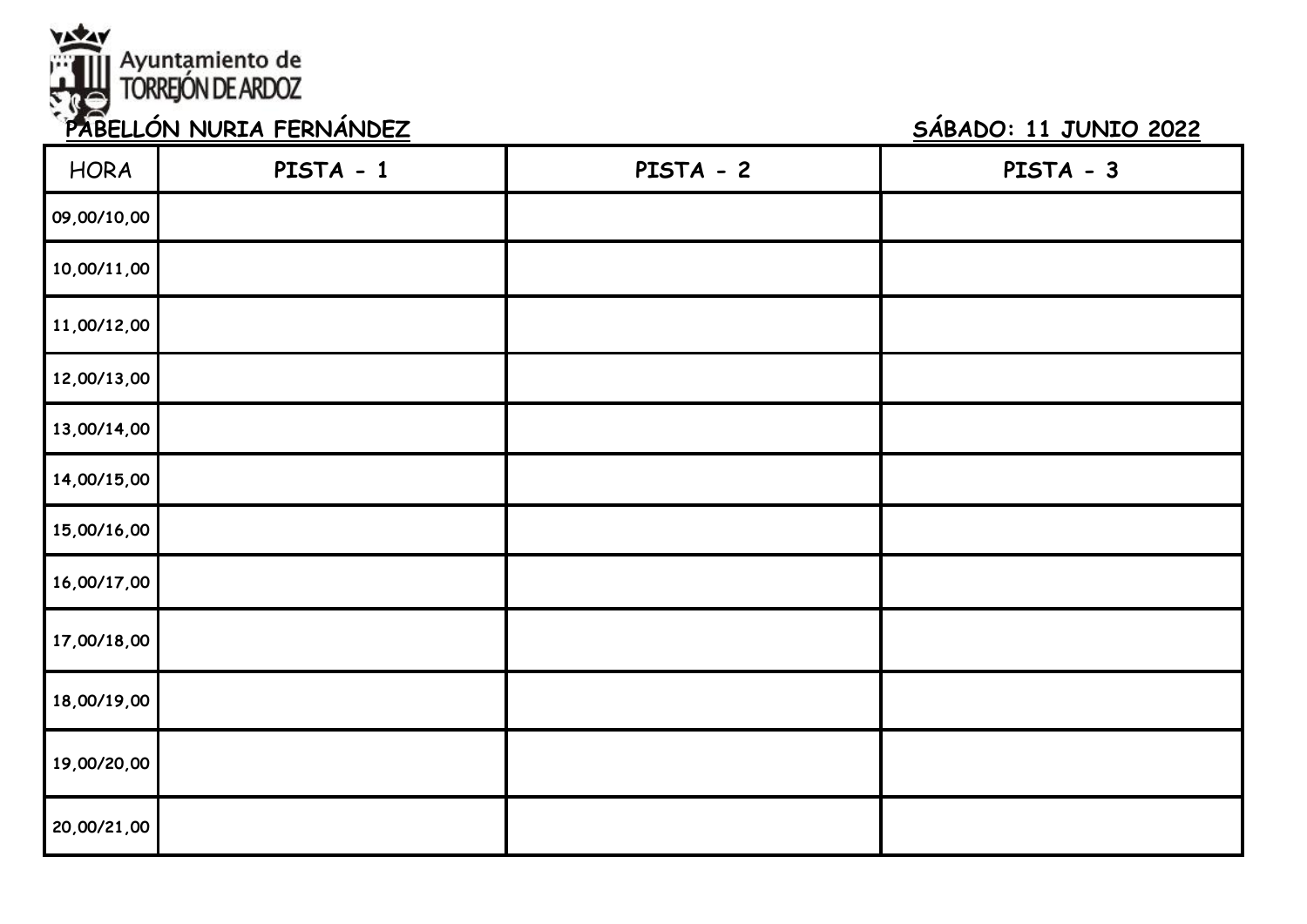

| <b>HORA</b> | PISTA - 1                                   | PISTA - 2 | PISTA - 3                 |
|-------------|---------------------------------------------|-----------|---------------------------|
| 09,00/10,00 |                                             |           |                           |
| 10,00/11,00 | FUTBOL SALA BENJAMIN AMISTOSO               |           | <b>BALONCESTO - PADEL</b> |
| 11,00/12,00 | <b>CD LIMONES - MOVISTAR INTER</b><br>11:00 |           |                           |
| 12,00/13,00 |                                             |           |                           |
| 13,00/14,00 |                                             |           |                           |
| 14,00/15,00 |                                             |           |                           |
| 15,00/16,00 |                                             |           |                           |
| 16,00/17,00 |                                             |           |                           |
| 17,00/18,00 |                                             |           |                           |
| 18,00/19,00 |                                             |           |                           |
| 19,00/20,00 |                                             |           |                           |
| 20,00/21,00 |                                             |           |                           |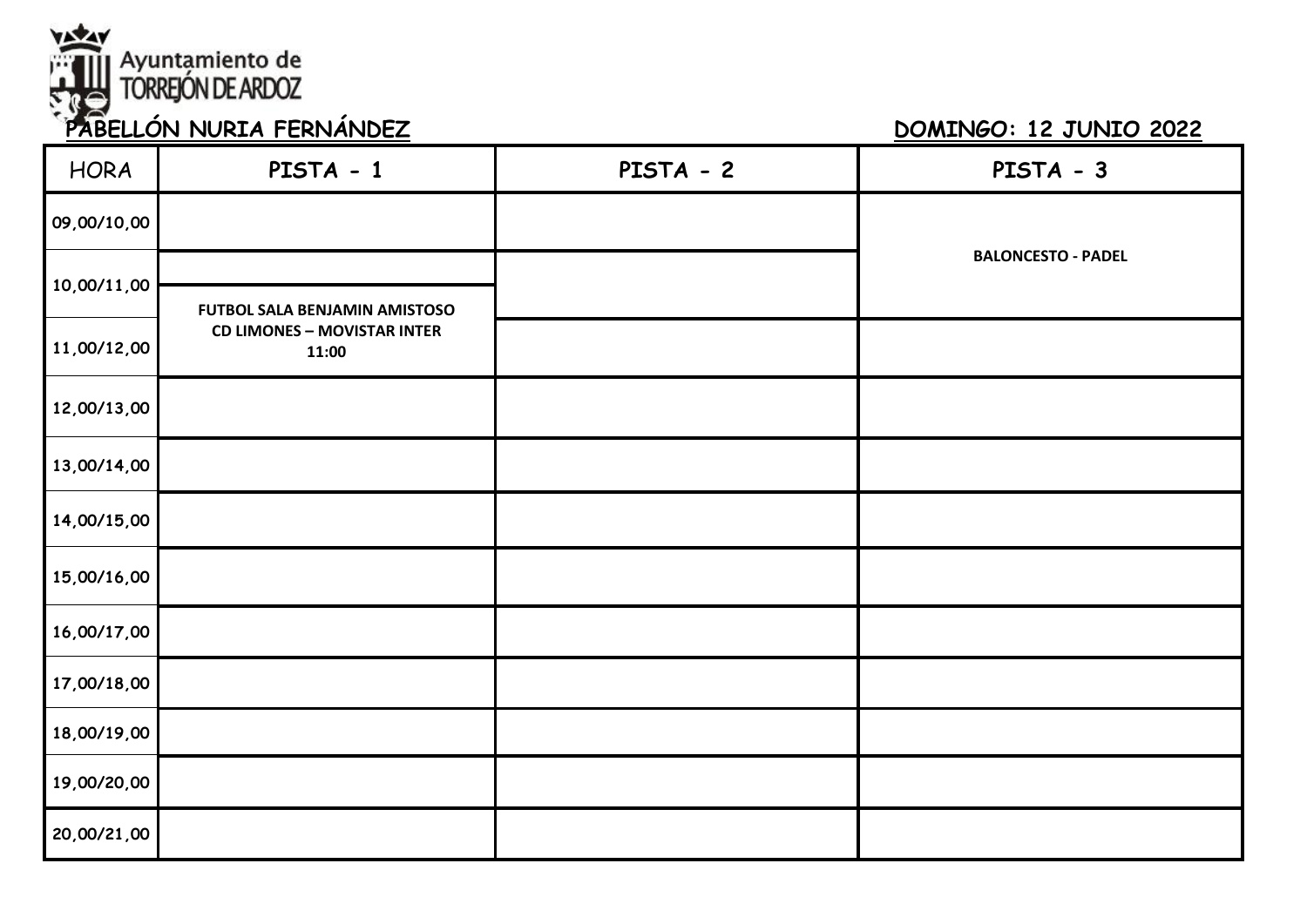

| <b>HORA</b> | PISTA - 1 | PISTA - 2 | PISTA - 3                                          |  |
|-------------|-----------|-----------|----------------------------------------------------|--|
| 09,00/10,00 |           |           |                                                    |  |
| 10,00/11,00 |           |           |                                                    |  |
| 11,00/12,00 |           |           |                                                    |  |
| 12,00/13,00 |           |           |                                                    |  |
| 13,00/14,00 |           |           |                                                    |  |
| 14,00/15,00 |           |           |                                                    |  |
| 15,00/16,00 |           |           | <b>CAMPEONATO SIETE ESTRELLAS GIMNASIA RITMICA</b> |  |
| 16,00/17,00 |           |           |                                                    |  |
| 17,00/18,00 |           |           |                                                    |  |
| 18,00/19,00 |           |           |                                                    |  |
| 19,00/20,00 |           |           |                                                    |  |
| 20,00/21,00 |           |           |                                                    |  |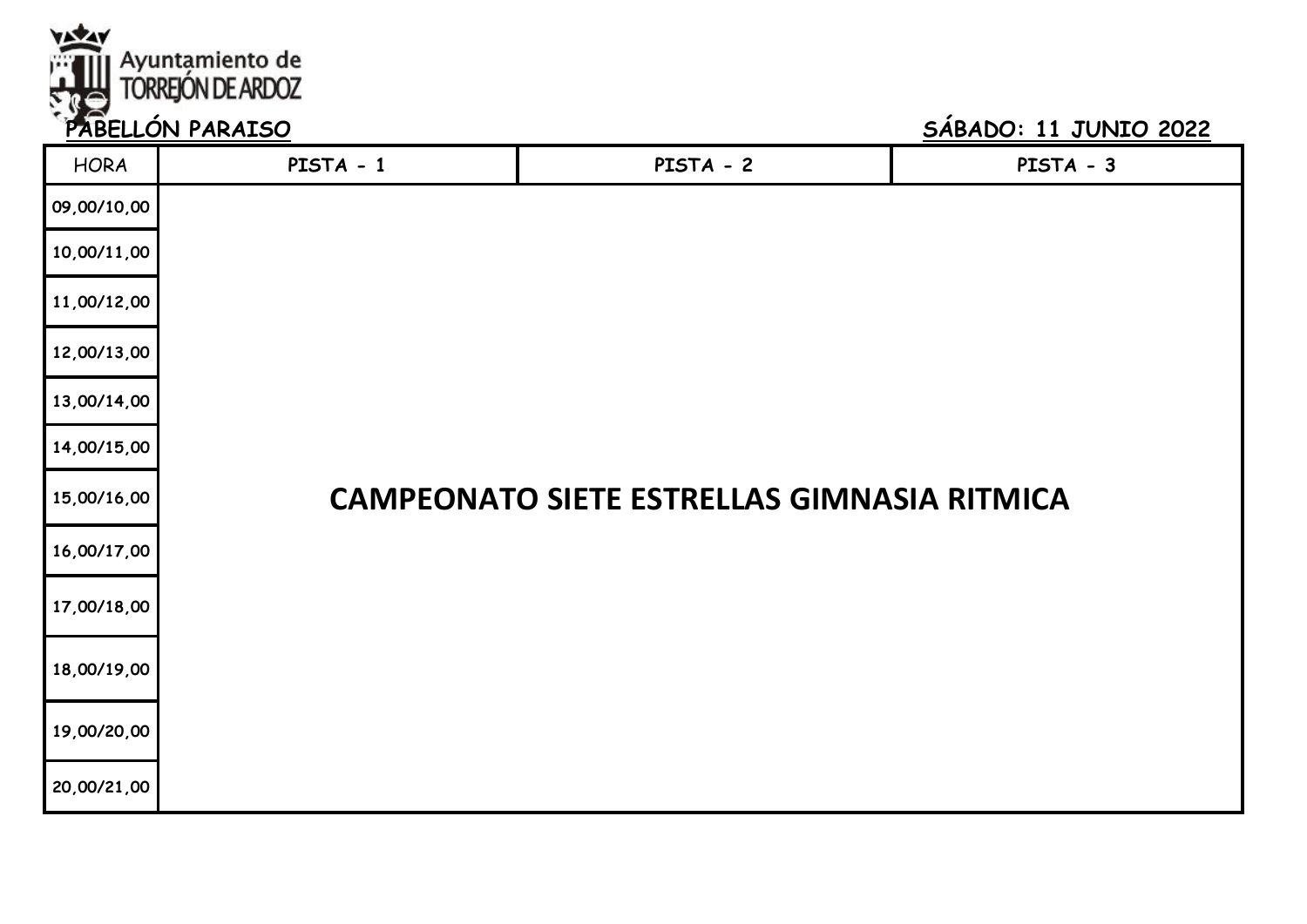

| <b>HORA</b> | PISTA - 1                                   | PISTA - 2 | PISTA - 3 |
|-------------|---------------------------------------------|-----------|-----------|
| 09,00/10,00 |                                             |           |           |
| 10,00/11,00 |                                             |           |           |
| 11,00/12,00 |                                             |           |           |
| 12,00/13,00 |                                             |           |           |
| 13,00/14,00 |                                             |           |           |
| 14,00/15,00 |                                             |           |           |
| 15,00/16,00 | <b>CAMPEONATO ESCUELAS GIMNASIA RITMICA</b> |           |           |
| 16,00/17,00 |                                             |           |           |
| 17,00/18,00 |                                             |           |           |
| 18,00/19,00 |                                             |           |           |
| 19,00/20,00 |                                             |           |           |
| 20,00/21,00 |                                             |           |           |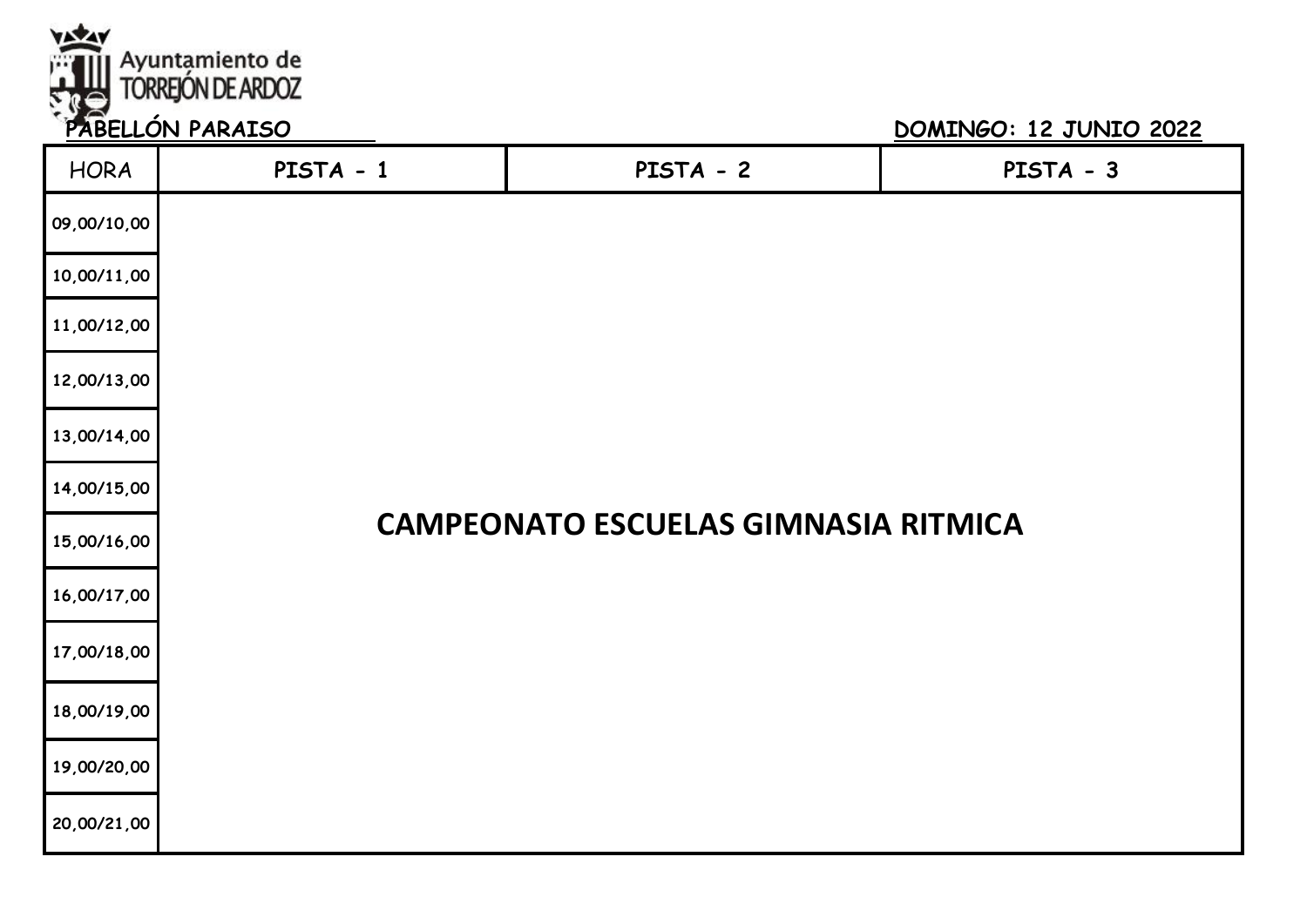

## **PABELLÓN "M – 4" SONIA ABEJÓN SÁBADO: 11 JUNIO 2022**

| <b>HORA</b> | PISTA - 1                                         | PISTA - 2 | PISTA - 3 |
|-------------|---------------------------------------------------|-----------|-----------|
| 09,00/10,00 |                                                   |           |           |
| 10,00/11,00 | <b>BALONCESTO ALEVIN 1º AÑO FEM FEDERAD</b>       |           |           |
| 11,00/12,00 | <b>CB TORREJON - NOVUM LICEO FRANCES</b><br>10:00 |           |           |
| 12,00/13,00 |                                                   |           |           |
| 13,00/14,00 |                                                   |           |           |
| 14,00/15,00 |                                                   |           |           |
| 15,00/16,00 |                                                   |           |           |
| 16,00/17,00 |                                                   |           |           |
| 17,00/18,00 |                                                   |           |           |
| 18,00/19,00 |                                                   |           |           |
| 19,00/20,00 |                                                   |           |           |
| 20,00/21,00 |                                                   |           |           |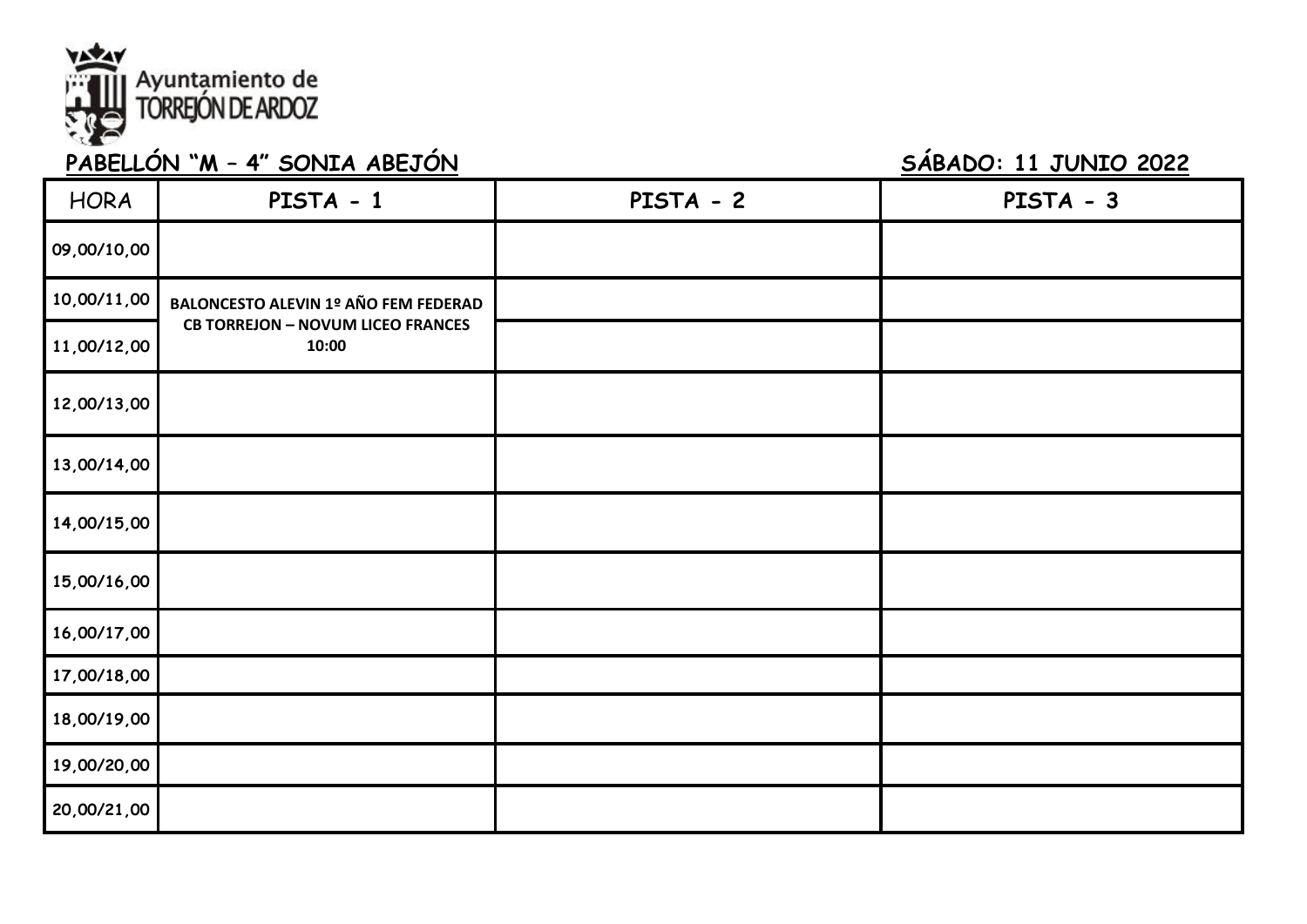

### **PABELLÓN "M – 4" SONIA ABEJÓN DOMINGO: 12 JUNIO 2022**

| <b>HORA</b> | PISTA - 1 | PISTA - 2               | PISTA - 3 |
|-------------|-----------|-------------------------|-----------|
| 09,00/10,00 |           |                         |           |
| 10,00/11,00 |           |                         |           |
| 11,00/12,00 |           |                         |           |
| 12,00/13,00 |           |                         |           |
| 13,00/14,00 |           |                         |           |
| 14,00/15,00 |           | <b>EVENTO MUNICIPAL</b> |           |
| 15,00/16,00 |           |                         |           |
| 16,00/17,00 |           |                         |           |
| 17,00/18,00 |           |                         |           |
| 18,00/19,00 |           |                         |           |
| 19,00/20,00 |           |                         |           |
| 20,00/21,00 |           |                         |           |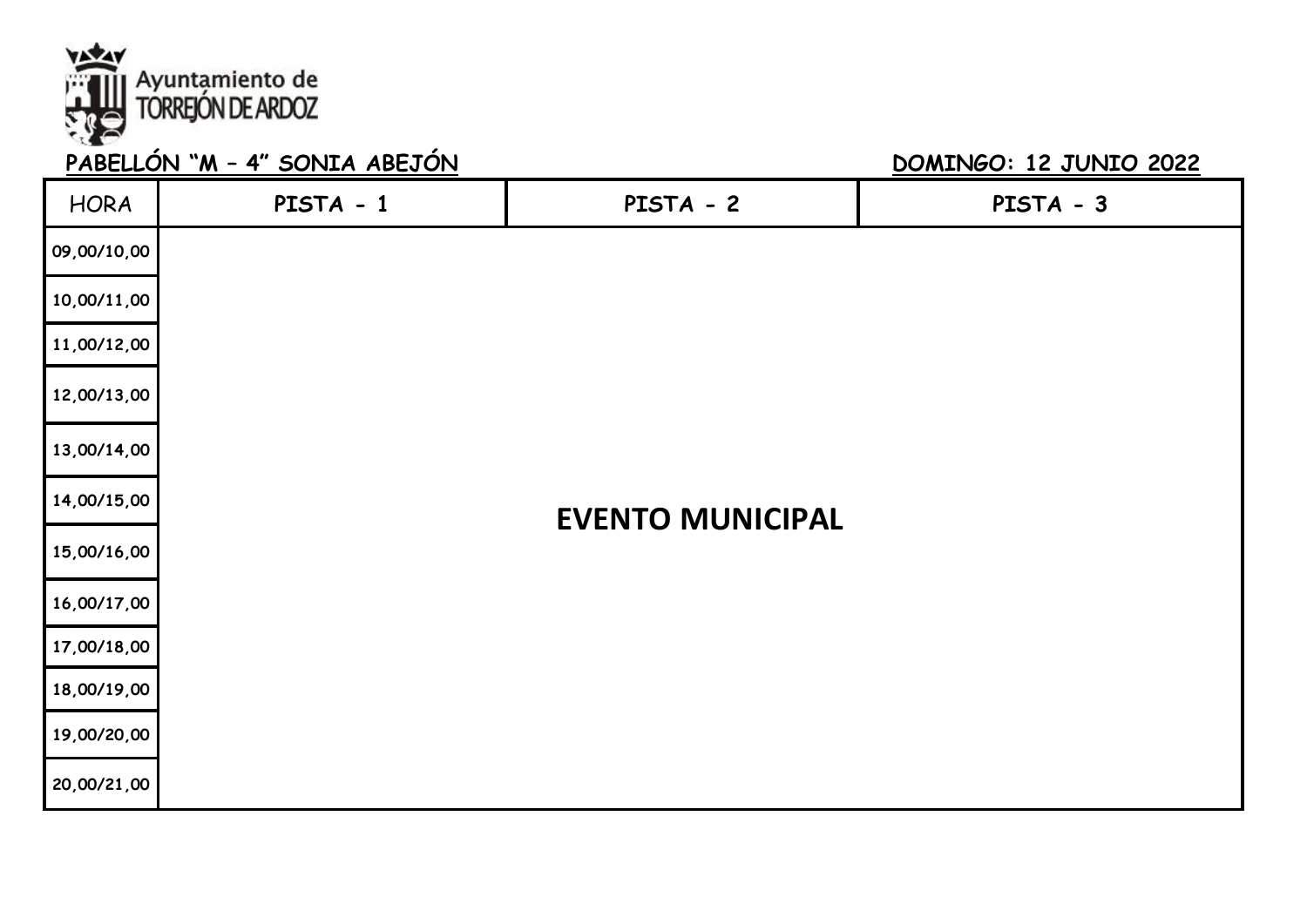

# PABELLÓN JORGE GARBAJOSA **SÁBADO: 11 JUNIO** 2022

| <b>HORA</b> | PISTA CENTRAL                                                                                                                |
|-------------|------------------------------------------------------------------------------------------------------------------------------|
| 09,00/10,00 |                                                                                                                              |
| 10,00/11,00 |                                                                                                                              |
| 11,00/12,00 | <b>FUTBOL SALA CADETE MAS FEDERADO</b><br><b>CD LIMONES - CD RIVAS FUTSAL B</b>                                              |
| 12,00/13,00 | 11:00                                                                                                                        |
| 13,00/14,00 |                                                                                                                              |
| 14,00/15,00 |                                                                                                                              |
| 15,00/16,00 |                                                                                                                              |
| 16,00/17,00 |                                                                                                                              |
| 17,00/18,00 | FUTBOL SALA SENIOR MASC PRIMERA DIVISION FEDERADO PLAY OFF CUARTOS DE FINAL<br><b>MOVISTAR INTER - JAEN PARAISO INTERIOR</b> |
| 18,00/19,00 | 18:30                                                                                                                        |
| 19,00/20,00 |                                                                                                                              |
| 20,00/21,00 |                                                                                                                              |